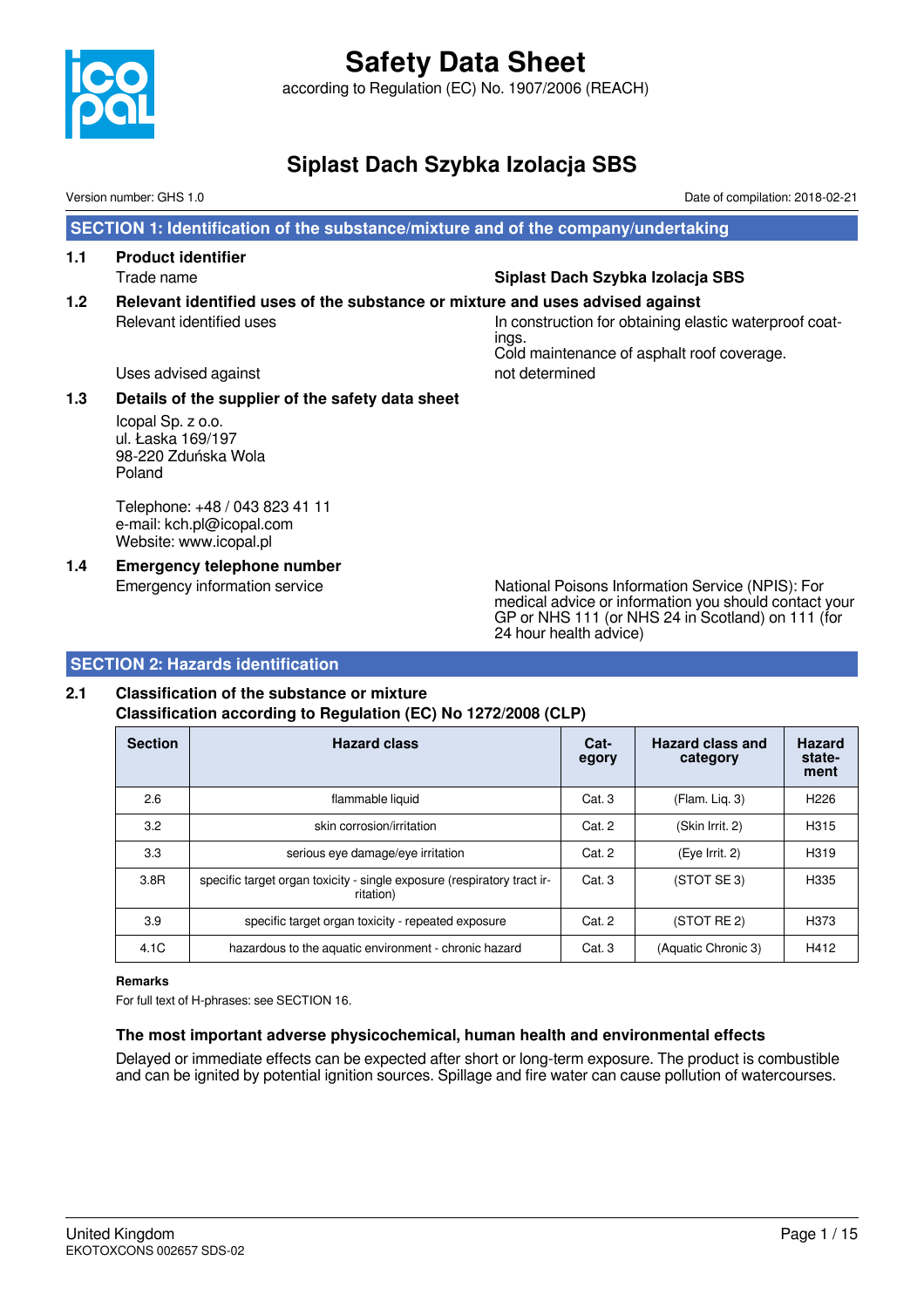

according to Regulation (EC) No. 1907/2006 (REACH)

## **Siplast Dach Szybka Izolacja SBS**

Version number: GHS 1.0 Date of compilation: 2018-02-21

### **2.2 Label elements Labelling according to Regulation (EC) No 1272/2008 (CLP) Signal word Warning Pictograms** GHS02, GHS07, GHS08

#### **Hazard statements**

| H <sub>226</sub>  | Flammable liquid and vapour.                                       |
|-------------------|--------------------------------------------------------------------|
| H <sub>315</sub>  | Causes skin irritation.                                            |
| H <sub>3</sub> 19 | Causes serious eye irritation.                                     |
| H335              | May cause respiratory irritation.                                  |
| H373              | May cause damage to organs through prolonged or repeated exposure. |
| H412              | Harmful to aquatic life with long lasting effects.                 |

#### **Precautionary statements**

#### **Precautionary statements - prevention**

| P <sub>210</sub> | Keep away from heat, hot surfaces, sparks, open flames and other ignition sources. No |
|------------------|---------------------------------------------------------------------------------------|
|                  | smoking.                                                                              |
| P <sub>260</sub> | Do not breathe vapours/spray.                                                         |
| P <sub>273</sub> | Avoid release to the environment.                                                     |
| P <sub>280</sub> | Wear protective gloves/protective clothing.                                           |
|                  |                                                                                       |

#### **Precautionary statements - response**

| P304+P340 | IF INHALED: Remove person to fresh air and keep at rest in a position comfortable for |
|-----------|---------------------------------------------------------------------------------------|
|           | breathing.                                                                            |
| P312      | Call a POISON CENTER or doctor if you feel unwell.                                    |

#### **Precautionary statements - disposal**

```
P501 Dispose of contents / container to an approved waste disposal.
```
#### **Hazardous ingredients for labelling:** Xylene

#### **2.3 Other hazards**

The substances in the mixture do not meet the PBT/vPvB criteria according to REACH, annex XIII.

#### **SECTION 3: Composition/information on ingredients**

#### **3.2 Mixtures**

| Name of substance | <b>Identifier</b>                                                                   | $wt\%$    | <b>Classification acc. to</b><br>1272/2008/EC | <b>Notes</b> |
|-------------------|-------------------------------------------------------------------------------------|-----------|-----------------------------------------------|--------------|
| Asphalt           | CAS No<br>8052-42-4<br>EC No<br>232-490-9<br>REACH Reg. No<br>01-2119480172-44-xxxx | $50 - 75$ | not classified                                | OEL          |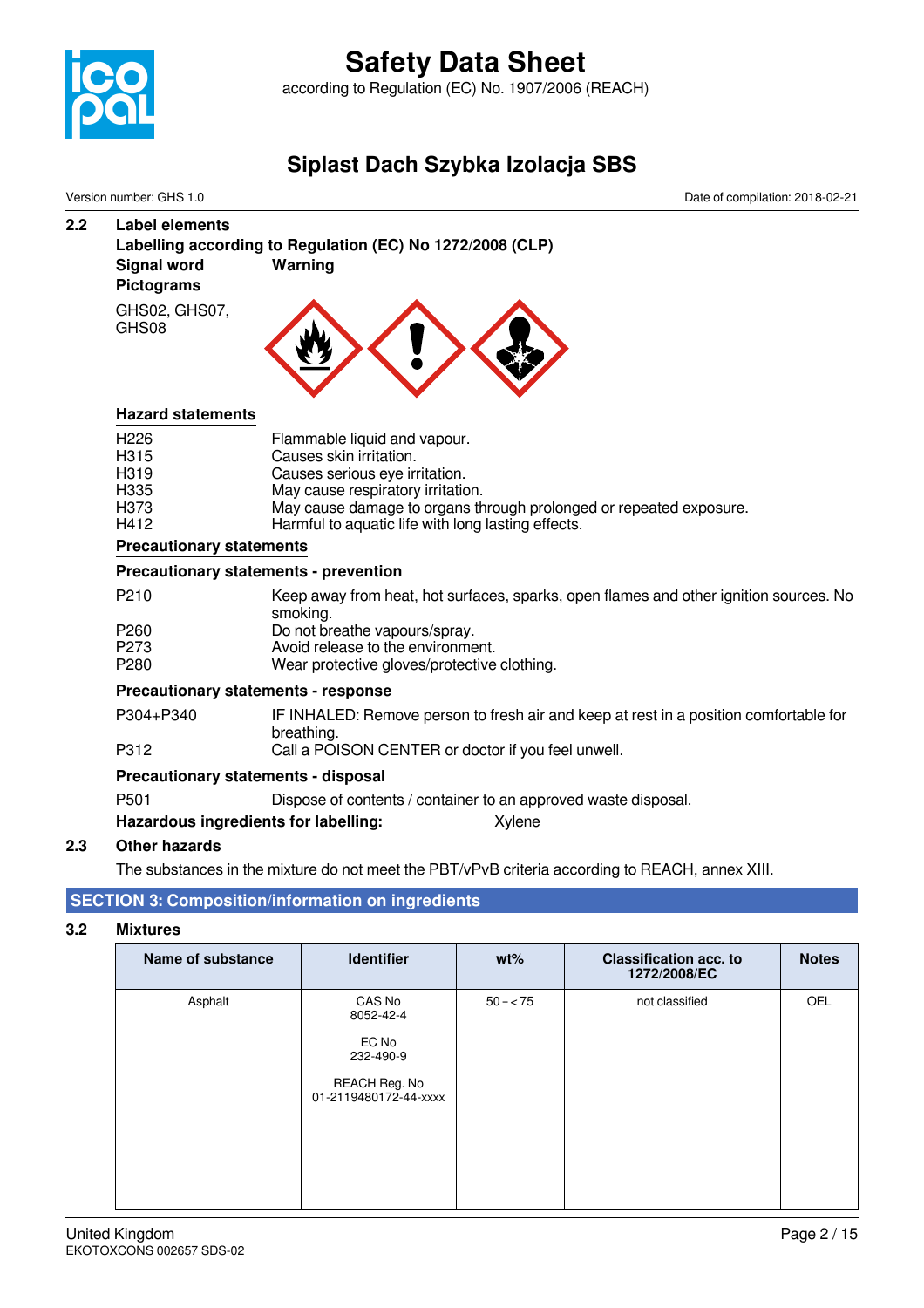

Version number: GHS 1.0 Date of compilation: 2018-02-21

| Name of substance | <b>Identifier</b>                                                                   | $wt\%$    | <b>Classification acc. to</b><br>1272/2008/EC                                                                                                                                                              | <b>Notes</b> |
|-------------------|-------------------------------------------------------------------------------------|-----------|------------------------------------------------------------------------------------------------------------------------------------------------------------------------------------------------------------|--------------|
| Xylene            | CAS No<br>1330-20-7<br>EC No<br>215-535-7<br>REACH Reg. No<br>01-2119488216-32-xxxx | $25 - 50$ | Flam. Lig. 3 / H226<br>Acute Tox. 4 / H312<br>Acute Tox. 4 / H332<br>Skin Irrit. 2 / H315<br>Eye Irrit. 2 / H319<br>STOT SE 3 / H335<br>STOT RE 2 / H373<br>Asp. Tox. 1 / H304<br>Aquatic Chronic 3 / H412 | <b>IOELV</b> |
| ethylbenzene      | CAS No<br>100-41-4<br>EC No<br>202-849-4<br>Index No<br>601-023-00-4                | $10 - 25$ | Flam. Lig. 2 / H225<br>Acute Tox. 4 / H332                                                                                                                                                                 | <b>IOELV</b> |

**Notes**

IOELV: Substance with a community indicative occupational exposure limit value

OEL: Substance with the national occupational exposure limit values

For full text of abbreviations: see SECTION 16.

#### **SECTION 4: First aid measures**

#### **4.1 Description of first aid measures**

#### **General notes**

Do not leave affected person unattended. Remove victim out of the danger area. Keep affected person warm, still and covered. In all cases of doubt, or when symptoms persist, seek medical advice. In case of unconsciousness place person in the recovery position. Never give anything by mouth.

#### **Following inhalation**

If breathing is irregular or stopped, immediately seek medical assistance and start first aid actions. In case of respiratory tract irritation, consult a physician. Provide fresh air.

#### **Following skin contact**

Take off contaminated clothing. Remove the residues of the product with liquid paraffin or edible oil. Wash skin with water and soap or mild detergent.Remove contaminated/soaked clothes to safe place away from heat and sources of ignition.

#### **Following eye contact**

Irrigate copiously with clean, fresh water for at least 10 minutes, holding the eyelids apart. Remove contact lenses, if present and easy to do. Continue rinsing. Seek medical advice immediately.

#### **Following ingestion**

Rinse mouth with water (only if the person is conscious). Conscious victim can drink 100-200 ml of liquid paraffin. Do not give milk or edible oils to drink. Do NOT induce vomiting. In case of spontaneous vomiting the victim should lean forward to prevent aspiration. Seek medical advice immediately.

#### **4.2 Most important symptoms and effects, both acute and delayed**

Description of known symptoms following exposure, if relevant - see section 11.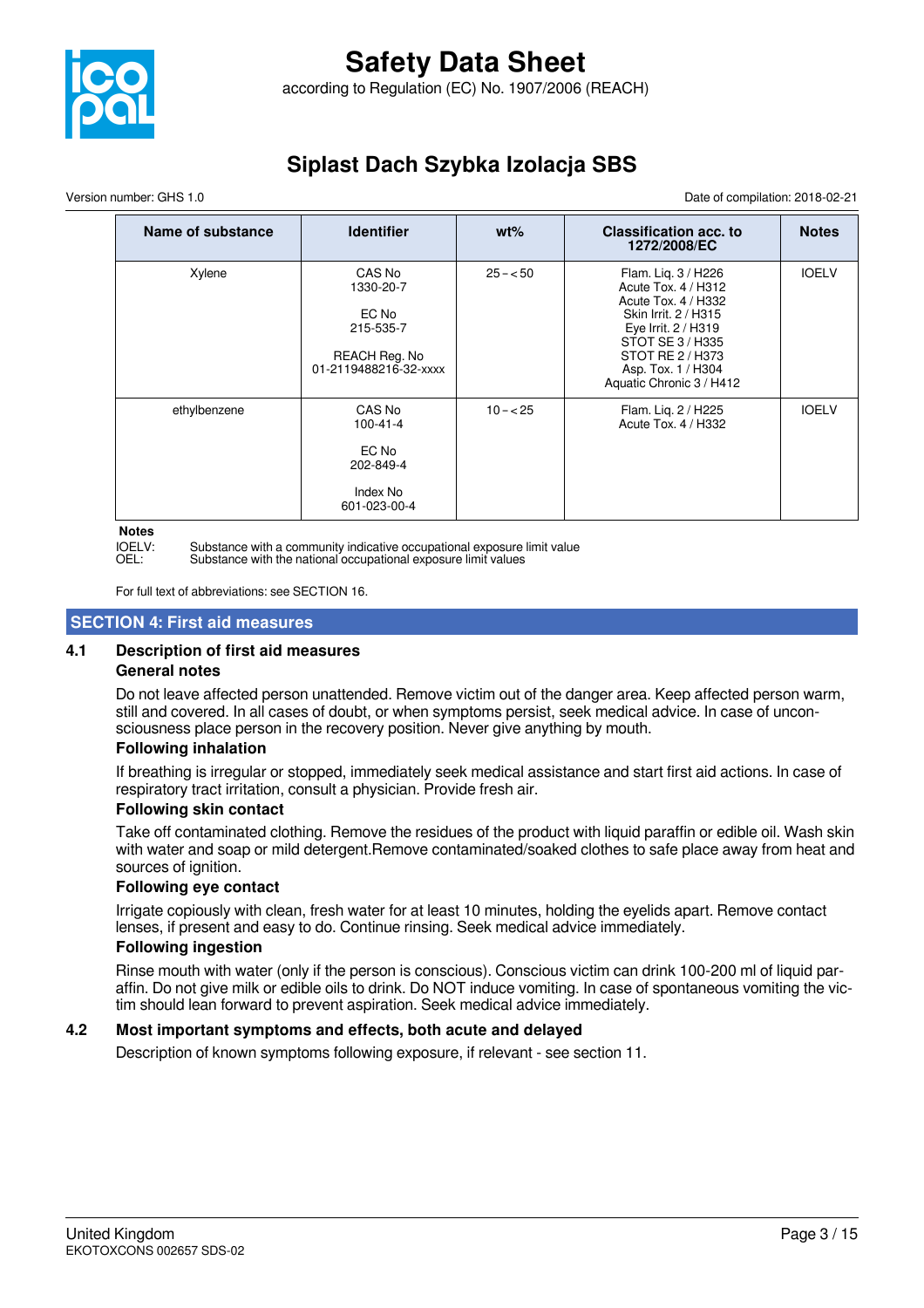

according to Regulation (EC) No. 1907/2006 (REACH)

## **Siplast Dach Szybka Izolacja SBS**

Version number: GHS 1.0 Date of compilation: 2018-02-21

#### **4.3 Indication of any immediate medical attention and special treatment needed** Treat symptomatically.

#### **SECTION 5: Firefighting measures**

#### **5.1 Extinguishing media**

#### **Suitable extinguishing media**

water spray, water mist, foam, fire extinguishing powder, carbon dioxide (CO2), sand **Unsuitable extinguishing media**

water jet

#### **5.2 Special hazards arising from the substance or mixture**

Flammable. Do not use water jets - the risk of splash. Closed containers exposed to fire or high temperature can explode due to increased pressure inside. Cool closed containers exposed to fire with water spray. Solvent vapours are heavier than air and may spread along floors. Vapours may form explosive mixtures with air. Hot product may adhere to skin or clothes.

#### **Hazardous combustion products**

carbon monoxide (CO), carbon dioxide (CO2), fumes

#### **5.3 Advice for firefighters**

Fire fighting crew should be adequately trained and equipped with self-contained breathing apparatus and full protective clothing. Fight fire with normal precautions from a reasonable distance. Do not allow firefighting water to enter drains or water courses. Collect contaminated firefighting water separately.

#### **SECTION 6: Accidental release measures**

#### **6.1 Personal precautions, protective equipment and emergency procedures**

Avoid contact with skin and eyes. Do not breathe vapours. Wear protective clothing. The solvent contained in the mixture evaporates easily -ensure adequate ventilation.Eliminate all sources of ignition. Vapors of the solvent are heavier than air, they can form an explosive mixture with air. Vapors may spread along the floor and reach distant ignition sources.

#### **6.2 Environmental precautions**

Keep away from drains, surface and ground water. If substance has entered a water course or sewer, inform the responsible authority. Collect contaminated soil and dispose of it.

#### **6.3 Methods and material for containment and cleaning up**

**Advices on how to contain a spill**

Bunding. Covering of drains.

#### **Advices on how to clean up a spill**

Do not flush with water. Cover with non-combustible absorbent material. (kieselgur (diatomite), sand, vermiculite. universal binder).Collect to labelled, closed waste container and remove for disposal.

#### **Appropriate containment techniques**

Use of adsorbent materials.

#### **Other information relating to spills and releases**

Ventilate affected area.

#### **6.4 Reference to other sections**

Hazardous combustion products: see section 5. Personal protective equipment: see section 8. Incompatible materials: see section 10. Disposal considerations: see section 13.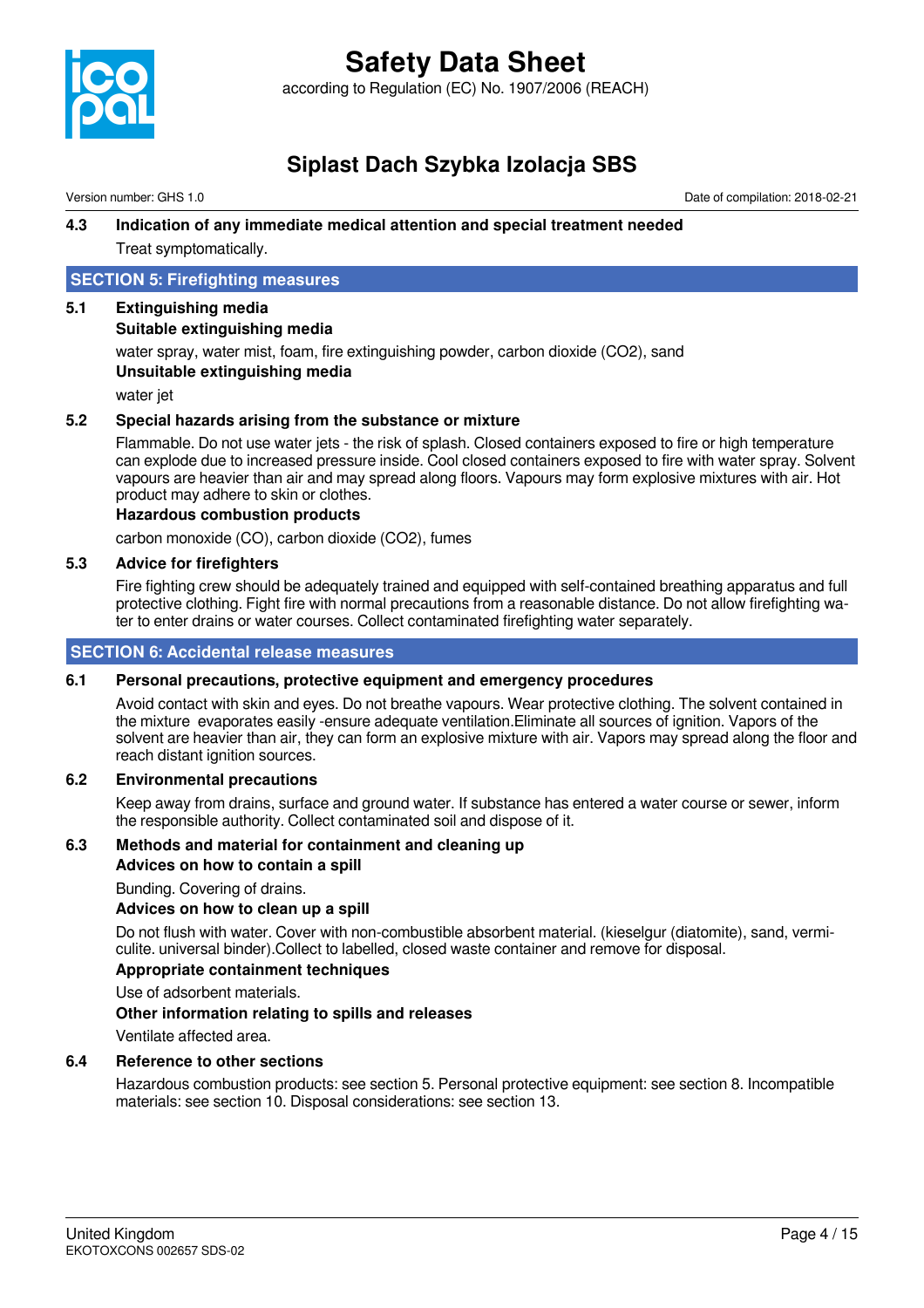

Version number: GHS 1.0 Date of compilation: 2018-02-21

#### **SECTION 7: Handling and storage**

#### **7.1 Precautions for safe handling**

#### **Recommendations**

#### **• Measures to prevent fire as well as aerosol and dust generation**

Use only in well-ventilated areas. Keep away from sources of ignition - No smoking. Take precautionary measures against static discharge. Use only non-sparking tools.

#### **• Warning**

Vapours may form explosive mixtures with air.

#### **Advice on general occupational hygiene**

Wash hands after use. Do not eat, drink and smoke in work areas. Remove contaminated clothing and protective equipment before entering eating areas. Never keep food or drink in the vicinity of chemicals. Never place chemicals in containers that are normally used for food or drink. Keep away from food, drink and animal feedingstuffs.

#### **7.2 Conditions for safe storage, including any incompatibilities**

Keep only in the original container in a cool, well-ventilated place. Keep container tightly closed. Protect from sunlight.

Keep away from heat, hot surfaces, sparks, open flames and other ignition sources. No smoking. Ensure easy access to fire fighting measures in the place of use and storage.

#### **7.3 Specific end use(s)**

Data are not available.

#### **SECTION 8: Exposure controls/personal protection**

#### **8.1 Control parameters**

#### **National limit values**

**Occupational exposure limit values (Workplace Exposure Limits)**

| Coun<br>try | Name of agent                       | <b>CAS No</b>  | <b>Identifier</b> | <b>TWA</b><br>[ppm] | <b>TWA</b><br>[mg/m <sup>3</sup> ] | <b>STEL</b><br>[ppm] | <b>STEL</b><br>[mg/m <sup>3</sup> ] | <b>Source</b>   |
|-------------|-------------------------------------|----------------|-------------------|---------------------|------------------------------------|----------------------|-------------------------------------|-----------------|
| EU          | ethylbenzene                        | $100 - 41 - 4$ | <b>IOELV</b>      | 100                 | 442                                | 200                  | 884                                 | 2017/164/<br>EU |
| EU          | xylene                              | 1330-20-7      | <b>IOELV</b>      | 50                  | 221                                | 100                  | 442                                 | 2017/164/<br>EU |
| <b>UK</b>   | hydrocarbon mixture (RCP<br>method) |                | <b>WEL</b>        |                     | 250                                |                      | 500                                 | EH40/200<br>5   |
| GB          | ethylbenzene                        | $100 - 41 - 4$ | WEL               | 100                 | 441                                | 125                  | 552                                 | EH40/200<br>5   |
| GB          | xylene, mixture of isomers          | 1330-20-7      | WEL               | 50                  | 220                                | 100                  | 441                                 | EH40/200<br>5   |
| GB          | asphalt (petroleum)                 | 8052-42-4      | <b>WEL</b>        |                     |                                    |                      | 10                                  | EH40/200<br>5   |

**Notation**<br>STFI

TWA Time-weighted average (long-term exposure limit): measured or calculated in relation to a reference period of 8 hours timeweighted average

Short-term exposure limit: a limit value above which exposure should not occur and which is related to a 15-minute period unless otherwise specified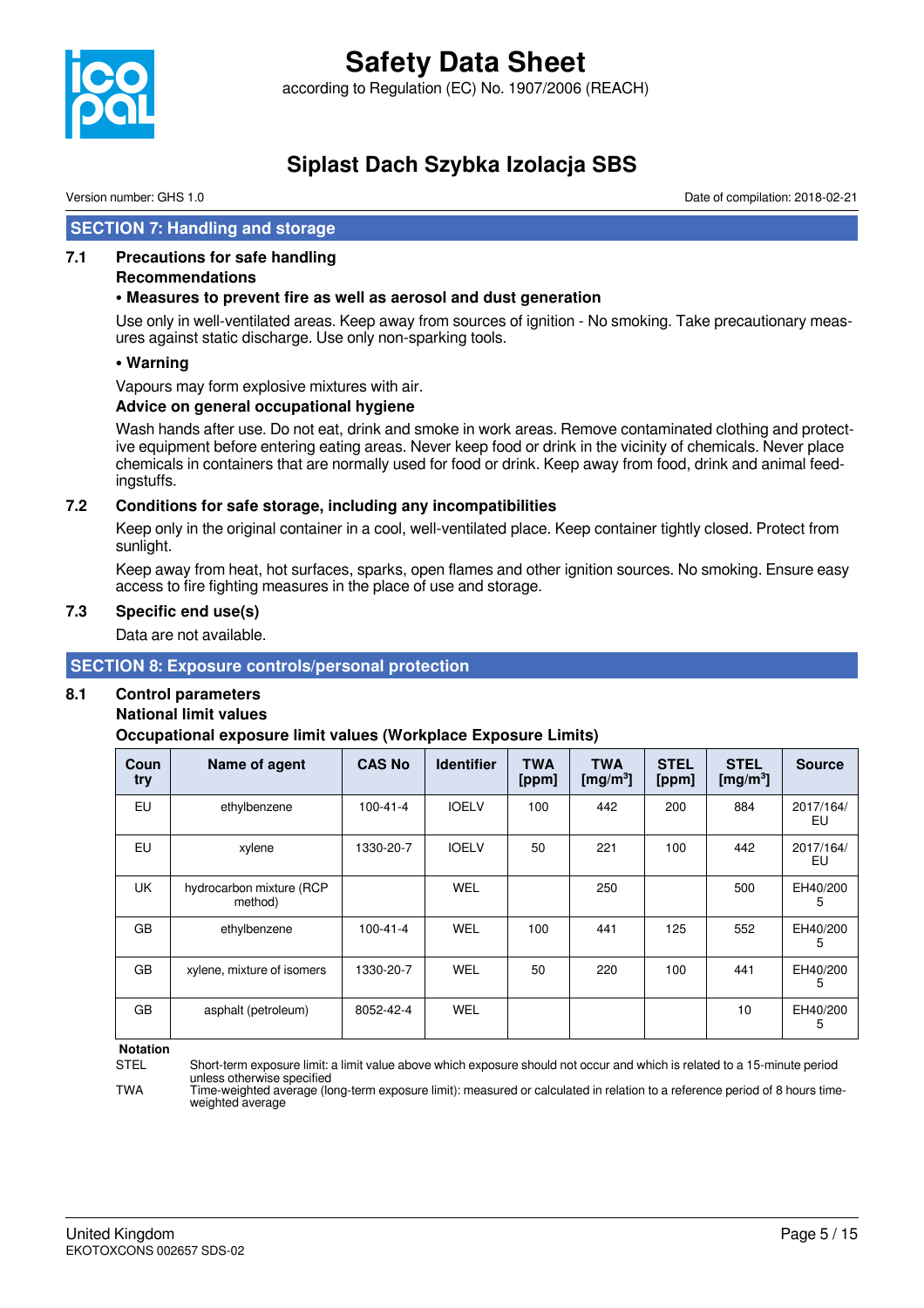

#### Version number: GHS 1.0 Date of compilation: 2018-02-21

#### **Relevant DNELs/DMELs/PNECs and other threshold levels • relevant DNELs of components of the mixture**

| Name of sub-<br>stance | <b>CAS</b><br><b>No</b> | End-<br>point | Threshold<br>level            | Protection goal,<br>route of expos-<br>ure | Used in                | <b>Exposure time</b>            |
|------------------------|-------------------------|---------------|-------------------------------|--------------------------------------------|------------------------|---------------------------------|
| Asphalt                | 8052-42-                | <b>DNEL</b>   | 2.9 mg/m <sup>3</sup>         | human, inhalatory                          | worker (in-<br>dustry) | chronic - local effects         |
| Xylene                 | 1330-20-                | <b>DNEL</b>   | 221 mg/m <sup>3</sup>         | human, inhalatory                          | worker (in-<br>dustry) | chronic - systemic ef-<br>fects |
| Xylene                 | 1330-20-                | <b>DNEL</b>   | 442 mg/m <sup>3</sup>         | human, inhalatory                          | worker (in-<br>dustry) | acute - systemic ef-<br>fects   |
| Xylene                 | 1330-20-                | <b>DNEL</b>   | 221 mg/m <sup>3</sup>         | human, inhalatory                          | worker (in-<br>dustry) | chronic - local effects         |
| Xylene                 | 1330-20-                | <b>DNEL</b>   | 442 mg/m <sup>3</sup>         | human, inhalatory                          | worker (in-<br>dustry) | acute - local effects           |
| Xylene                 | 1330-20-                | <b>DNEL</b>   | $212 \text{ mg/kg}$<br>bw/day | human, dermal                              | worker (in-<br>dustry) | chronic - systemic ef-<br>fects |

#### **• relevant PNECs of components of the mixture**

| Name of sub-<br>stance | <b>CAS</b><br><b>No</b> | End-<br>point | <b>Threshold</b><br>level | Organism              | Environ-<br>mental com-<br>partment  | <b>Exposure time</b>              |
|------------------------|-------------------------|---------------|---------------------------|-----------------------|--------------------------------------|-----------------------------------|
| Xylene                 | 1330-20-                | <b>PNEC</b>   | $0.327 \frac{mg}{l}$      | aquatic organisms     | freshwater                           | short-term (single in-<br>stance) |
| Xylene                 | 1330-20-                | <b>PNEC</b>   | $0.327 \frac{mg}{l}$      | aquatic organisms     | marine water                         | short-term (single in-<br>stance) |
| Xylene                 | 1330-20-                | PNEC          | 6.58 $mg/1$               | aquatic organisms     | sewage treat-<br>ment plant<br>(STP) | short-term (single in-<br>stance) |
| Xylene                 | 1330-20-                | <b>PNEC</b>   | 12.46 $mg/kq$             | aquatic organisms     | freshwater sedi-<br>ment             | short-term (single in-<br>stance) |
| Xylene                 | 1330-20-                | <b>PNEC</b>   | 12.46 $mg/kq$             | aquatic organisms     | marine sedi-<br>ment                 | short-term (single in-<br>stance) |
| Xylene                 | 1330-20-                | <b>PNEC</b>   | 2.31 $mg/kq$              | terrestrial organisms | soil                                 | short-term (single in-<br>stance) |

#### **8.2 Exposure controls**

**Appropriate engineering controls**

General ventilation.

#### **Individual protection measures (personal protective equipment) Eye/face protection**

if there is a risk of splash wear eye/face protection. **Skin protection**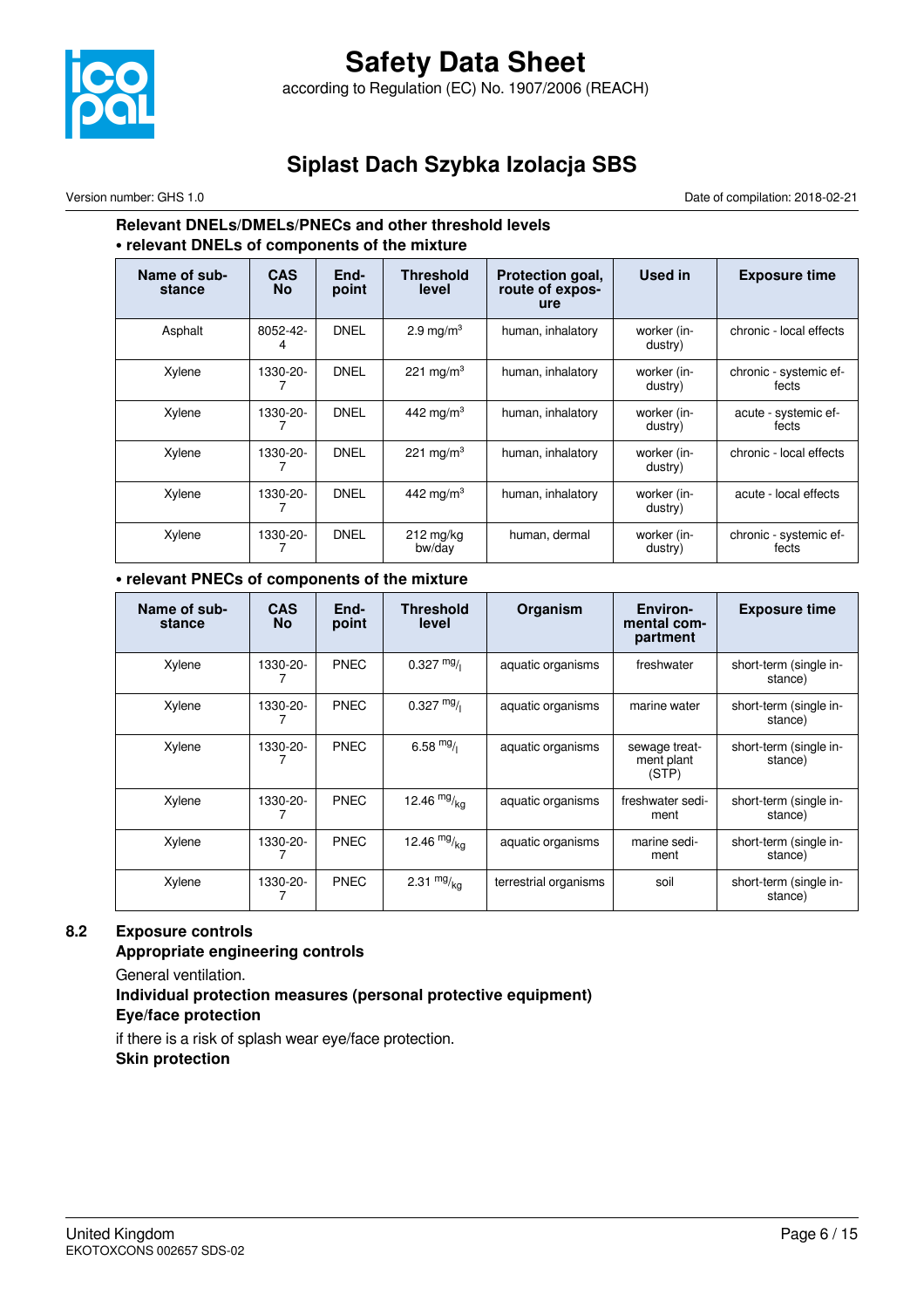

### **Safety Data Sheet** according to Regulation (EC) No. 1907/2006 (REACH)

**Siplast Dach Szybka Izolacja SBS**

Version number: GHS 1.0 Date of compilation: 2018-02-21

#### **• hand protection**

Wear suitable gloves. Protective gloves should be replaced immediately if damaged or in case of signs of wear.

#### **• type of material**

IIR: isobutene-isoprene (butyl) rubber, Nitrile, Viton, Neoprene

#### **• other protection measures**

Use protective clothing. Wash hands thoroughly after handling. Take recovery periods for skin regeneration. Preventive skin protection (barrier creams/ointments) is recommended.

#### **Respiratory protection**

In case of inadequate ventilation wear respiratory protection. Full face mask/half mask/quarter mask (EN 136/140). Type: A (against organic gases and vapours with a boiling point of  $> 65 °C$ , colour code: Brown).

#### **Environmental exposure controls**

Use appropriate container to avoid environmental contamination. Keep away from drains, surface and ground water.

#### **SECTION 9: Physical and chemical properties**

#### **9.1 Information on basic physical and chemical properties**

**Appearance** Physical state liquid (semi-liquid consistency) **Colour** black Odour weak, characteristic for organics **Other physical and chemical parameters** pH (value) not determined Melting point/freezing point not determined Initial boiling point and boiling range  $>130 °C$  at 101.3 kPa Flash point  $>31 °C$  (closed cup) Evaporation rate not determined Flammability (solid, gas) not relevant Vapour pressure not determined Density **Density not determined** Relative density  $0.98 - 0.99$  at 20  $\degree$ C (water = 1) Solubility(ies) **Petroleum** sovents Water solubility insoluble Partition coefficient n-octanol/water (log KOW) this information is not available Auto-ignition temperature not determined Viscosity • kinematic viscosity Explosive properties explosive properties none (not one) Oxidising properties none (not one)

**9.2 Other information**

Data are lacking.

800  $\text{mm}^2$ /<sub>s</sub> at 25 °C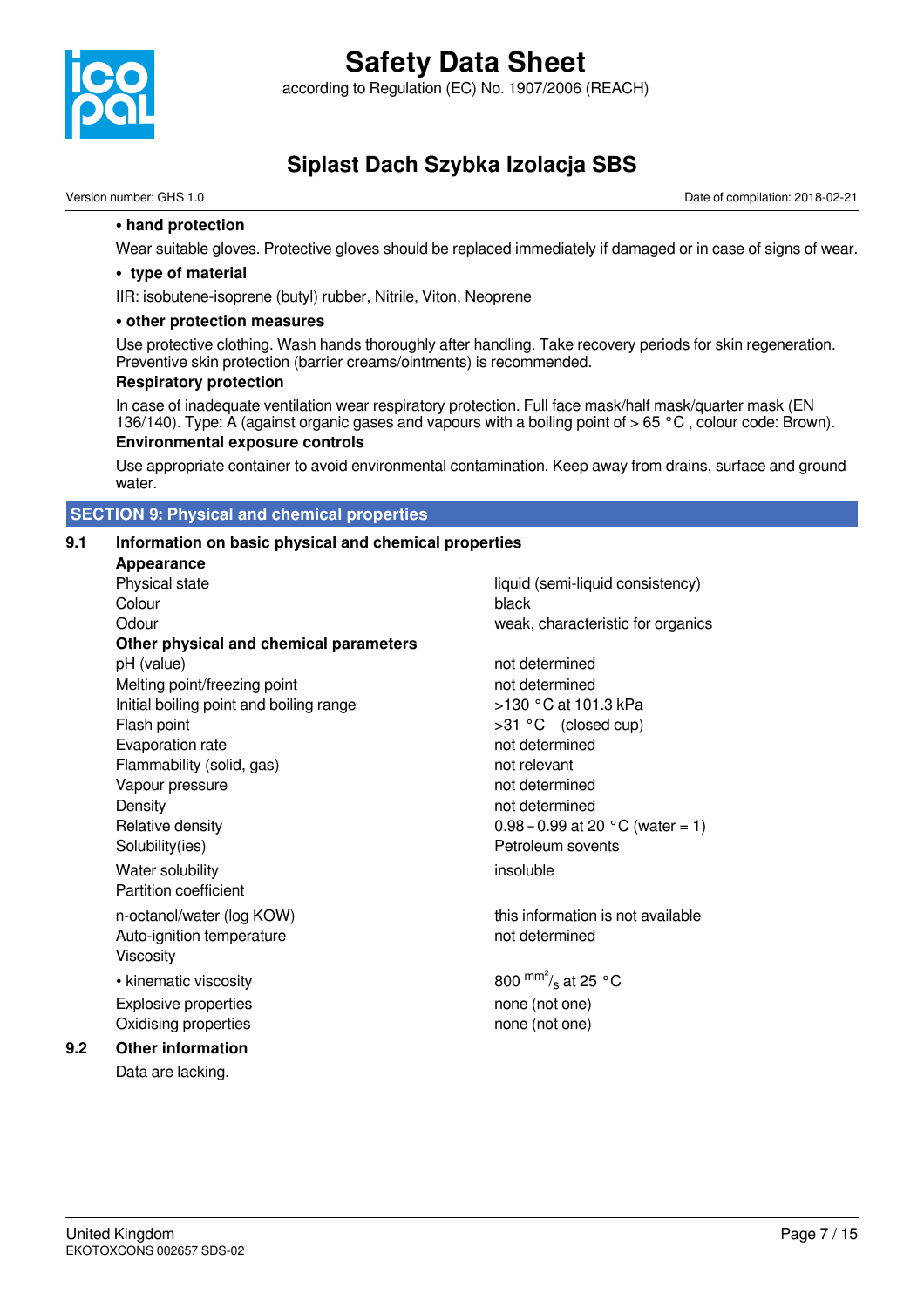

according to Regulation (EC) No. 1907/2006 (REACH)

## **Siplast Dach Szybka Izolacja SBS**

Version number: GHS 1.0 Date of compilation: 2018-02-21

#### **SECTION 10: Stability and reactivity**

#### **10.1 Reactivity**

This material is not reactive under normal ambient conditions.

#### **• if heated**

risk of ignition

#### **10.2 Chemical stability**

The material is stable under normal ambient and anticipated storage and handling conditions of temperature and pressure.

#### **10.3 Possibility of hazardous reactions**

No known hazardous reactions.

#### **10.4 Conditions to avoid**

Keep away from heat, hot surfaces, sparks, open flames and other ignition sources. No smoking.

#### **10.5 Incompatible materials**

strong oxidisers - strong acids - strong bases

#### **10.6 Hazardous decomposition products**

Reasonably anticipated hazardous decomposition products produced as a result of use, storage, spill and heating are not known. Hazardous combustion products: see section 5.

#### **SECTION 11: Toxicological information**

#### **11.1 Information on toxicological effects**

Test data are not available for the complete mixture.

#### **Classification procedure**

The method for classification of the mixture is based on ingredients of the mixture (additivity formula).

#### **Classification according to GHS (1272/2008/EC, CLP)**

#### **Acute toxicity**

Shall not be classified as acutely toxic.

#### **• Acute toxicity of components of the mixture**

| Name of substance | <b>CAS No</b>  | <b>Exposure</b><br>route | <b>Endpoint</b> | Value                      | <b>Species</b> |
|-------------------|----------------|--------------------------|-----------------|----------------------------|----------------|
| Asphalt           | 8052-42-4      | oral                     | LD50            | $>5,000$ mg/ <sub>kg</sub> | rat            |
| Asphalt           | 8052-42-4      | dermal                   | LD50            | $>2,000$ mg/ <sub>kg</sub> | rabbit         |
| Asphalt           | 8052-42-4      | inhalation: ya-<br>pour  | <b>LC50</b>     | >94.4 $mg/m^{3}/4h$        | rat            |
| Xylene            | 1330-20-7      | oral                     | LD50            | 3,523 $mg/kq$              | rat            |
| Xylene            | 1330-20-7      | dermal                   | LD50            | 5,627 $mg/kq$              | mouse          |
| Xylene            | 1330-20-7      | inhalation: va-<br>pour  | <b>LC50</b>     | $>$ 20 $mg$ //4h           | rat            |
| ethylbenzene      | $100 - 41 - 4$ | oral                     | LD50            | 3,500 $mg/kq$              | rat            |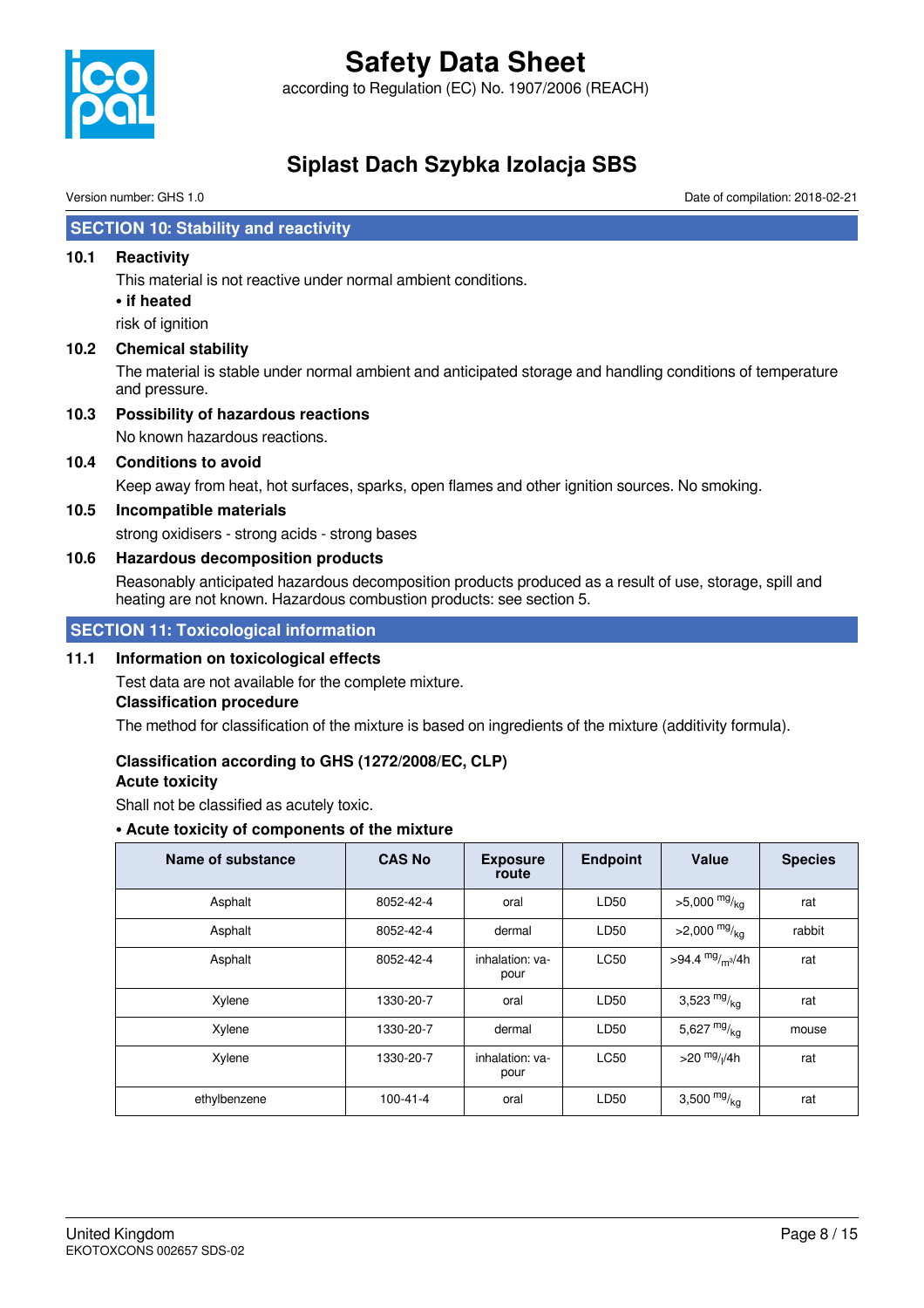according to Regulation (EC) No. 1907/2006 (REACH)



## **Siplast Dach Szybka Izolacja SBS**

Version number: GHS 1.0 Date of compilation: 2018-02-21

#### **Skin corrosion/irritation**

Causes skin irritation.

**Serious eye damage/eye irritation**

Causes serious eye irritation.

#### **Respiratory or skin sensitisation**

Shall not be classified as a respiratory or skin sensitiser.

#### **Summary of evaluation of the CMR properties**

Shall not be classified as germ cell mutagenic, carcinogenic nor as a reproductive toxicant. **Specific target organ toxicity (STOT)**

#### **• Specific target organ toxicity - single exposure**

May cause respiratory irritation.

#### **• Specific target organ toxicity - repeated exposure**

May cause damage to organs through prolonged or repeated exposure.

#### **Aspiration hazard**

Shall not be classified as presenting an aspiration hazard.

#### **Symptoms related to the physical, chemical and toxicological characteristics**

#### **• If swallowed**

abdominal pain, nausea

#### **• If in eyes**

irritation, conjunctival suffusion, burning, tearing, if splashed into an eye it may cause mechanical irritation of the cornea

#### **• If inhaled**

Inhalation of vapours may cause respiratory irritation. , In case of prolonged exposure narcotic effects are possible: psychomotor agitation, severe headache, vertigo, nausea, narcosis, deficits in perception and coordination, reaction time, or sleepiness, loss of consciousness. , chronic effects: damages of central nervous system

#### **• If on skin**

localised redness, irritation, scaling, has degreasing effect on the skin, repeated exposure may cause skin dryness or cracking

#### **SECTION 12: Ecological information**

#### **12.1 Toxicity**

Harmful to aquatic life with long lasting effects.

#### **Aquatic toxicity (acute)**

Test data are not available for the complete mixture. **Aquatic toxicity (acute) of components of the mixture**

| Name of substance | <b>CAS No</b> | <b>Endpoint</b> | <b>Value</b>          | <b>Species</b>                            | <b>Exposure</b><br>time |
|-------------------|---------------|-----------------|-----------------------|-------------------------------------------|-------------------------|
| Asphalt           | 8052-42-4     | <b>LL50</b>     | $>1,000 \frac{mg}{l}$ | rainbow trout<br>(Oncorhynchus<br>mykiss) | 96 h                    |
| Asphalt           | 8052-42-4     | <b>EL50</b>     | $>1,000 \frac{mg}{l}$ | algae                                     | 72 h                    |
| Xylene            | 1330-20-7     | <b>LC50</b>     | $8.4 \frac{mg}{l}$    | fish                                      | 96 h                    |
| Xylene            | 1330-20-7     | EC50            | 4.9 $mg/1$            | algae                                     | 72 h                    |
| Xylene            | 1330-20-7     | ErC50           | 4.7 $mg/1$            | algae                                     | 72 h                    |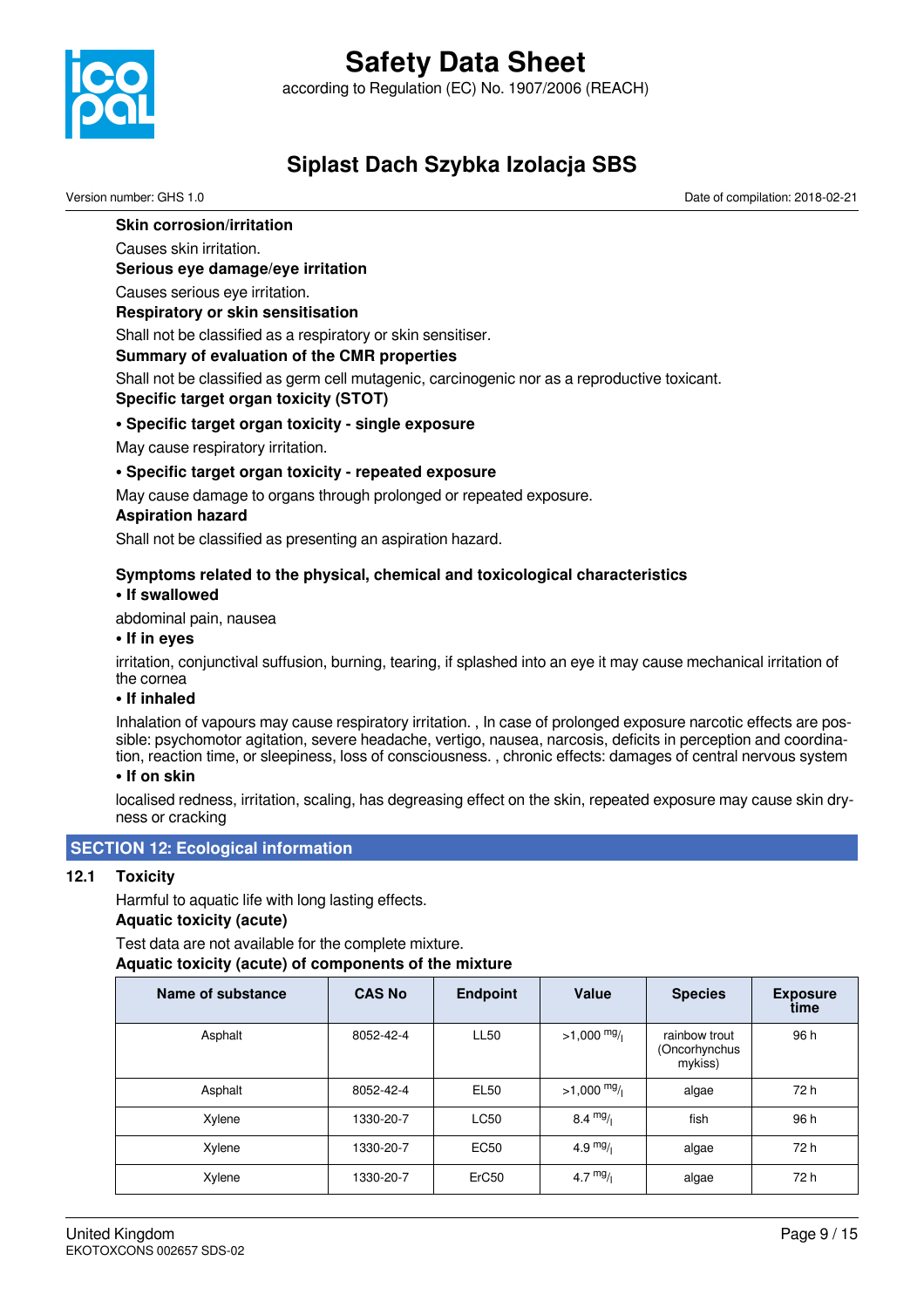

## **Safety Data Sheet** according to Regulation (EC) No. 1907/2006 (REACH)

## **Siplast Dach Szybka Izolacja SBS**

#### Version number: GHS 1.0 Date of compilation: 2018-02-21

#### **Aquatic toxicity (chronic)**

May cause long-term adverse effects in the aquatic environment.

### **Aquatic toxicity (chronic) of components of the mixture**

| Name of substance | <b>CAS No</b> | <b>Endpoint</b>   | Value               | <b>Species</b>                            | <b>Exposure</b><br>time |
|-------------------|---------------|-------------------|---------------------|-------------------------------------------|-------------------------|
| Asphalt           | 8052-42-4     | <b>NOAEL</b>      | $>1,000$ mg/        | daphnia magna                             | 21 <sub>d</sub>         |
| Asphalt           | 8052-42-4     | <b>NOEC</b>       | $>1,000$ mg/        | rainbow trout<br>(Oncorhynchus<br>mykiss) | 28d                     |
| Xylene            | 1330-20-7     | <b>EL50</b>       | $2.9 \frac{mg}{l}$  | aquatic inverteb-<br>rates                | 21 <sub>d</sub>         |
| Xylene            | 1330-20-7     | ErC <sub>50</sub> | 4.36 $mg/$          | algae                                     | 73 h                    |
| Xylene            | 1330-20-7     | <b>EC50</b>       | $2.2 \frac{mg}{l}$  | algae                                     | 73 h                    |
| Xylene            | 1330-20-7     | <b>NOEC</b>       | $>1.3 \frac{mg}{l}$ | fish                                      | 56 d                    |
| Xylene            | 1330-20-7     | <b>LOEC</b>       | 3.16 $mg/$          | aquatic inverteb-<br>rates                | 21 <sub>d</sub>         |

#### **Biodegradation**

 Xylene: the substance is readily biodegradable Asphalt: no data available - UVCB substance

#### **12.2 Persistence and degradability Degradability of components of the mixture**

| Name of substance | <b>CAS No</b> | <b>Process</b> | Degrada-<br>tion rate | <b>Time</b> | <b>Notes</b>                                                  |
|-------------------|---------------|----------------|-----------------------|-------------|---------------------------------------------------------------|
| Asphalt           | 8052-42-4     | biotic/abiotic |                       | d           | hydrolysis -<br>not relevant,<br>photolysis -<br>not relevant |
| Xylene            | 1330-20-7     | biotic/abiotic | 50%                   | 23 d        | halflife in soil                                              |

#### **12.3 Bioaccumulative potential**

Data are not available.

**Bioaccumulative potential of components of the mixture**

| Name of substance | <b>CAS No</b> | <b>BCF</b>    | Log KOW                                   |
|-------------------|---------------|---------------|-------------------------------------------|
| Xvlene            | 1330-20-7     | $>5.5 - 12.2$ | 3.12 – 3.2 (pH value: 7, 20 $^{\circ}$ C) |

#### **12.4 Mobility in soil**

Data are not available.

#### **12.5 Results of PBT and vPvB assessment**

This mixture does not contain any substances that are assessed to be a PBT or a vPvB.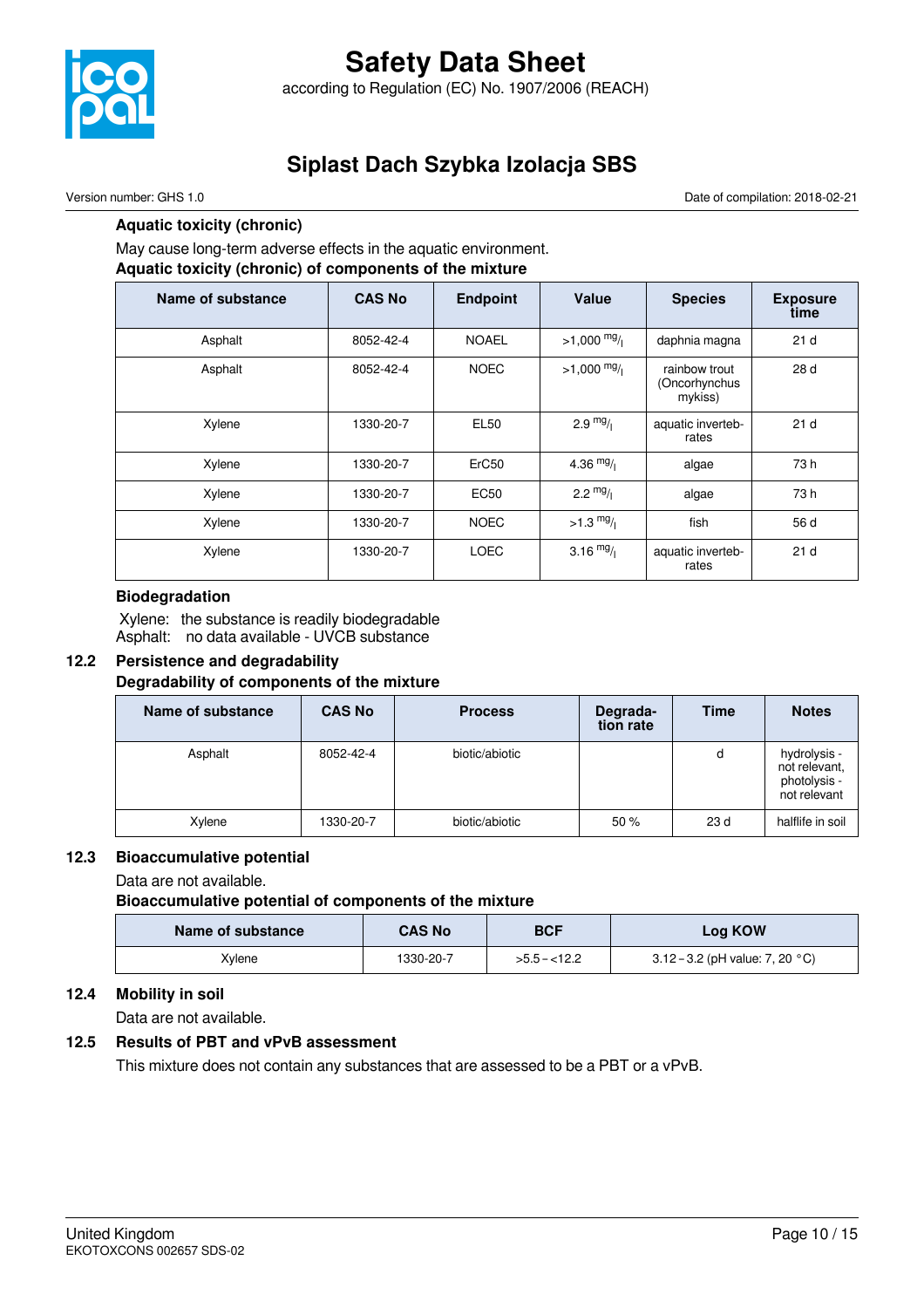

according to Regulation (EC) No. 1907/2006 (REACH)

## **Siplast Dach Szybka Izolacja SBS**

Version number: GHS 1.0 Date of compilation: 2018-02-21

#### **12.6 Other adverse effects**

Data are not available.

#### **SECTION 13: Disposal considerations**

#### **13.1 Waste treatment methods**

#### **Waste treatment-relevant information**

Do not store at landfill sites. Recommended way of disposal: incineration in special waste incinerators. **Sewage disposal-relevant information**

Do not empty into drains. Avoid release to the environment. Refer to special instructions/safety data sheets. **Waste treatment of containers/packagings**

Completely emptied packages can be recycled. Handle contaminated packages in the same way as the substance itself.

#### **Remarks**

Please consider the relevant national or regional provisions. Waste shall be separated into the categories that can be handled separately by the local or national waste management facilities.

|                                                                            | <b>SECTION 14: Transport information</b>                                                                                           |                                                                                             |  |
|----------------------------------------------------------------------------|------------------------------------------------------------------------------------------------------------------------------------|---------------------------------------------------------------------------------------------|--|
| 14.1                                                                       | UN number                                                                                                                          | 1139                                                                                        |  |
| 14.2                                                                       | UN proper shipping name                                                                                                            | <b>COATING SOLUTION</b>                                                                     |  |
| 14.3                                                                       | Transport hazard class(es)                                                                                                         |                                                                                             |  |
|                                                                            | Class                                                                                                                              | 3 (flammable liquids)                                                                       |  |
| 14.4                                                                       | Packing group                                                                                                                      | III (substance presenting low danger)                                                       |  |
| 14.5                                                                       | Environmental hazards                                                                                                              | none (not one) (non-environmentally hazardous acc. to the dan-<br>gerous goods regulations) |  |
| 14.6                                                                       | Special precautions for user                                                                                                       |                                                                                             |  |
|                                                                            | Provisions for dangerous goods (ADR) should be complied within the premises.                                                       |                                                                                             |  |
| Transport in bulk according to Annex II of MARPOL and the IBC Code<br>14.7 |                                                                                                                                    |                                                                                             |  |
|                                                                            | The cargo is not intended to be carried in bulk.                                                                                   |                                                                                             |  |
|                                                                            | Information for each of the UN Model Regulations<br>. Transport of dangerous goods by road, rail and inland waterway (ADR/RID/ADN) |                                                                                             |  |
| UN number<br>1139                                                          |                                                                                                                                    |                                                                                             |  |
|                                                                            | Proper shipping name                                                                                                               | <b>COATING SOLUTION</b>                                                                     |  |
|                                                                            | Class                                                                                                                              | 3                                                                                           |  |
|                                                                            | <b>Classification code</b>                                                                                                         | F <sub>1</sub>                                                                              |  |
|                                                                            | Packing group                                                                                                                      | III                                                                                         |  |
|                                                                            | Danger label(s)                                                                                                                    | 3                                                                                           |  |
|                                                                            |                                                                                                                                    |                                                                                             |  |
|                                                                            |                                                                                                                                    |                                                                                             |  |
|                                                                            |                                                                                                                                    |                                                                                             |  |
|                                                                            | Excepted quantities (EQ)                                                                                                           | E1                                                                                          |  |
|                                                                            | Limited quantities (LQ)                                                                                                            | 5L                                                                                          |  |
|                                                                            | Transport category (TC)                                                                                                            | 3                                                                                           |  |
|                                                                            | Tunnel restriction code (TRC)                                                                                                      | D/E                                                                                         |  |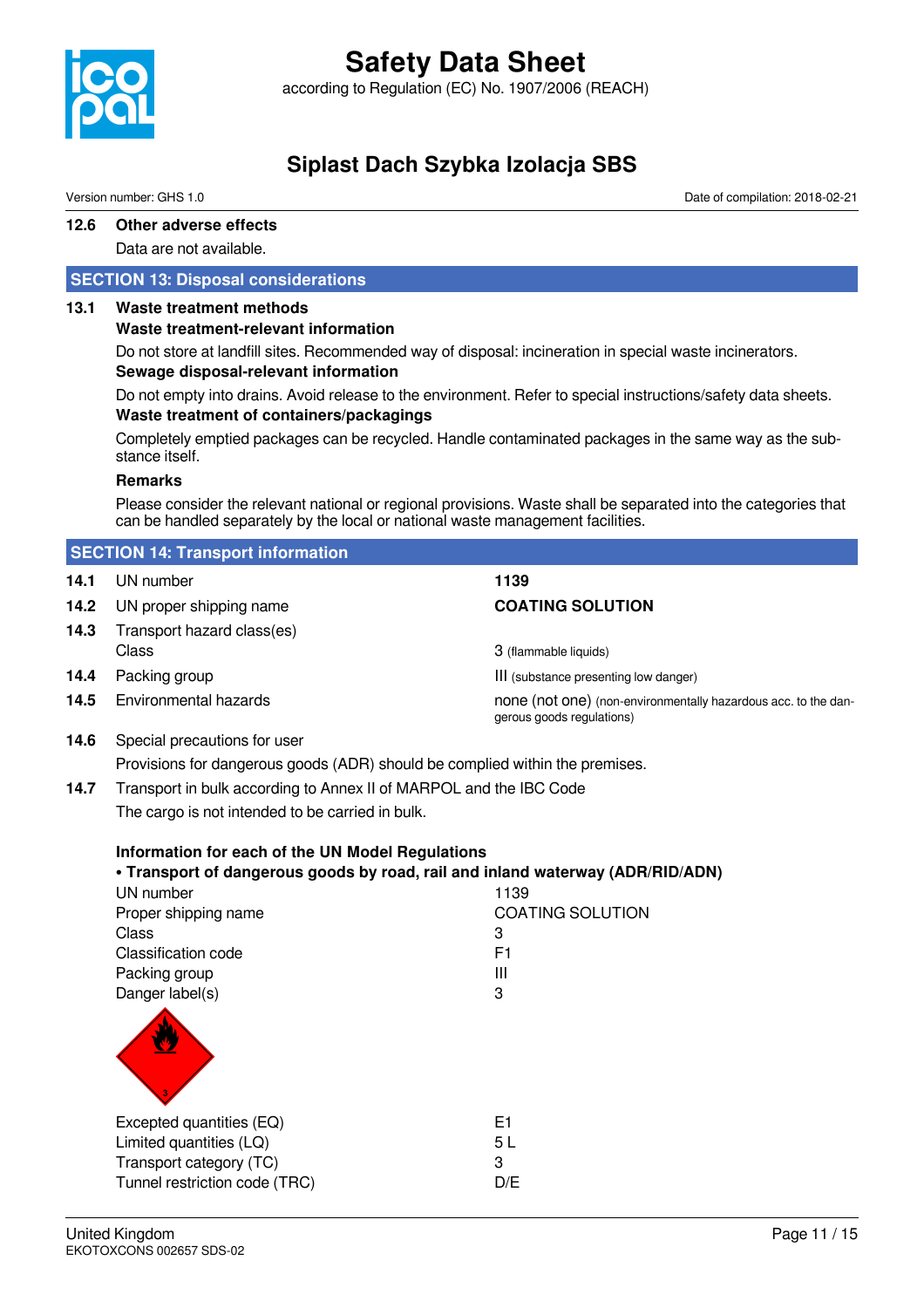

| Version number: GHS 1.0                                     | Date of compilation: 2018-02-21                                                                                                                                                                                               |  |  |
|-------------------------------------------------------------|-------------------------------------------------------------------------------------------------------------------------------------------------------------------------------------------------------------------------------|--|--|
| Hazard identification No                                    | 30                                                                                                                                                                                                                            |  |  |
| <b>Emergency Action Code</b>                                | 3YE                                                                                                                                                                                                                           |  |  |
| <b>Remarks</b>                                              |                                                                                                                                                                                                                               |  |  |
| ADR or RID.                                                 | The product meets the requirements set up in 2.2.3.1.5 of ADR and RID agreements in terms of physiochemic-<br>al properties and therefore, if packed in receptacles of not more than 450 litre capacity, are not a subject to |  |  |
| • International Maritime Dangerous Goods Code (IMDG)        |                                                                                                                                                                                                                               |  |  |
| UN number                                                   | 1263                                                                                                                                                                                                                          |  |  |
| Proper shipping name                                        | PAINT RELATED MATERIAL                                                                                                                                                                                                        |  |  |
| Class                                                       | 3                                                                                                                                                                                                                             |  |  |
| Packing group                                               | Ш                                                                                                                                                                                                                             |  |  |
| Danger label(s)                                             | 3                                                                                                                                                                                                                             |  |  |
|                                                             |                                                                                                                                                                                                                               |  |  |
| Special provisions (SP)                                     | 163, 223, 367, 955                                                                                                                                                                                                            |  |  |
| Excepted quantities (EQ)                                    | E1                                                                                                                                                                                                                            |  |  |
| Limited quantities (LQ)                                     | 5L                                                                                                                                                                                                                            |  |  |
| EmS                                                         | F-E, S-E                                                                                                                                                                                                                      |  |  |
| Stowage category                                            | A                                                                                                                                                                                                                             |  |  |
| • International Civil Aviation Organization (ICAO-IATA/DGR) |                                                                                                                                                                                                                               |  |  |
| UN number                                                   | 1263                                                                                                                                                                                                                          |  |  |
| Proper shipping name                                        | Paint related material                                                                                                                                                                                                        |  |  |
| Class                                                       | 3                                                                                                                                                                                                                             |  |  |
| Packing group                                               | $\mathbf{III}$                                                                                                                                                                                                                |  |  |
| Danger label(s)                                             | 3                                                                                                                                                                                                                             |  |  |
|                                                             |                                                                                                                                                                                                                               |  |  |
| Special provisions (SP)                                     | A3, A72, A192                                                                                                                                                                                                                 |  |  |
| Excepted quantities (EQ)                                    | E1                                                                                                                                                                                                                            |  |  |
| Limited quantities (LQ)                                     | 10L                                                                                                                                                                                                                           |  |  |
| <b>SECTION 15: Regulatory information</b>                   |                                                                                                                                                                                                                               |  |  |

**<sup>15.1</sup> Safety, health and environmental regulations/legislation specific for the substance or mixture Relevant provisions of the European Union (EU)**

### **• Restrictions according to REACH, Annex XVII**

None of the ingredients are listed.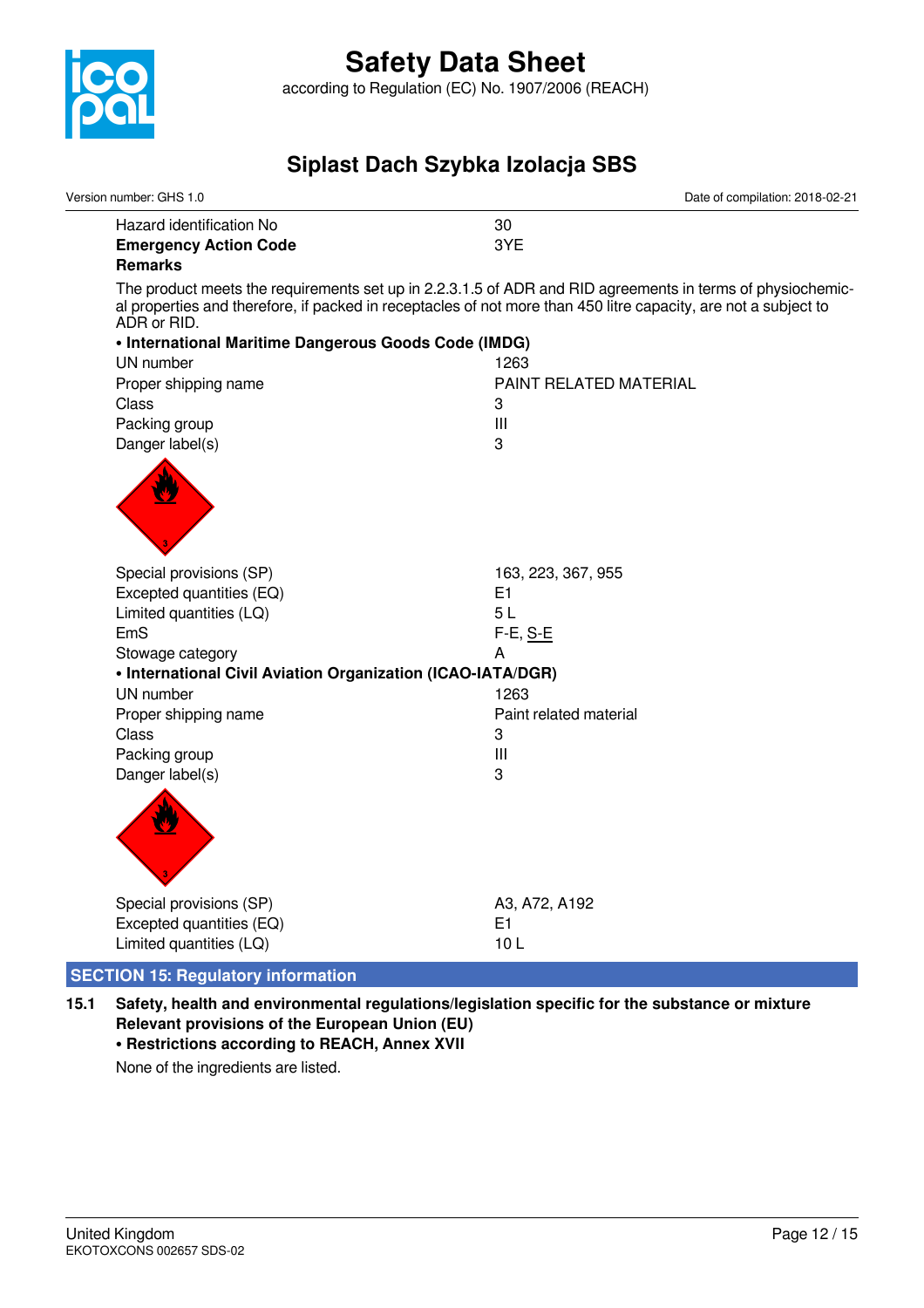

according to Regulation (EC) No. 1907/2006 (REACH)

## **Siplast Dach Szybka Izolacja SBS**

Version number: GHS 1.0 Date of compilation: 2018-02-21

#### **• List of substances subject to authorisation (REACH, Annex XIV)**

None of the ingredients are listed.

**• SVHC substances included in the Candidate List according to article 59 p. 10 of REACH** None of the ingredients are listed.

**• Limitation of emissions of volatile organic compounds due to the use of organic solvents in certain paints and varnishes and vehicle refinishing products (2004/42/EC, Deco-Paint Directive)** VOC content 360.7 g/l

#### **15.2 Chemical Safety Assessment**

The Chemical Safety Assessment is not required for the mixture.

#### **SECTION 16: Other information**

### **Abbreviations and acronyms Abbr. Descriptions of used abbreviations** 2017/164/EU Comission Directive establishing a fourth list of indicative occupational exposure limit values pursuant to Council Directive 98/24/EC, and amending Commission Directives 91/322/EEC, 2000/39/EC and 2009/161/EU Acute Tox. **Acute toxicity** ADN Accord européen relatif au transport international des marchandises dangereuses par voies de navigation intérieures (European Agreement concerning the International Carriage of Dangerous Goods by Inland Waterways) ADR Accord européen relatif au transport international des marchandises dangereuses par route (European Agreement concerning the International Carriage of Dangerous Goods by Road) Aquatic Chronic Hazardous to the aquatic environment - chronic hazard Asp. Tox. **Aspiration hazard** BCF Bioconcentration factor CAS Chemical Abstracts Service (service that maintains the most comprehensive list of chemical substances) CLP Regulation (EC) No 1272/2008 on classification, labelling and packaging of substances and mixtures CMR Carcinogenic, Mutagenic or toxic for Reproduction DGR Dangerous Goods Regulations (see IATA/DGR) DMEL | Derived Minimal Effect Level DNEL | Derived No-Effect Level EC No The EC Inventory (EINECS, ELINCS and the NLP-list) is the source for the seven-digit EC number, an identifier of substances commercially available within the EU (European Union) EH40/2005 EH40/2005 Workplace exposure limits (http://www.nationalarchives.gov.uk/doc/open-government-licence/) EINECS European Inventory of Existing Commercial Chemical Substances ELINCS | European List of Notified Chemical Substances EmS Emergency Schedule Eye Dam. Seriously damaging to the eye Eye Irrit. **I** Irritant to the eye Flam. Lig. | Flammable liquid GHS "Globally Harmonized System of Classification and Labelling of Chemicals" developed by the United Nations IATA International Air Transport Association IATA/DGR Dangerous Goods Regulations (DGR) for the air transport (IATA) ICAO **International Civil Aviation Organization**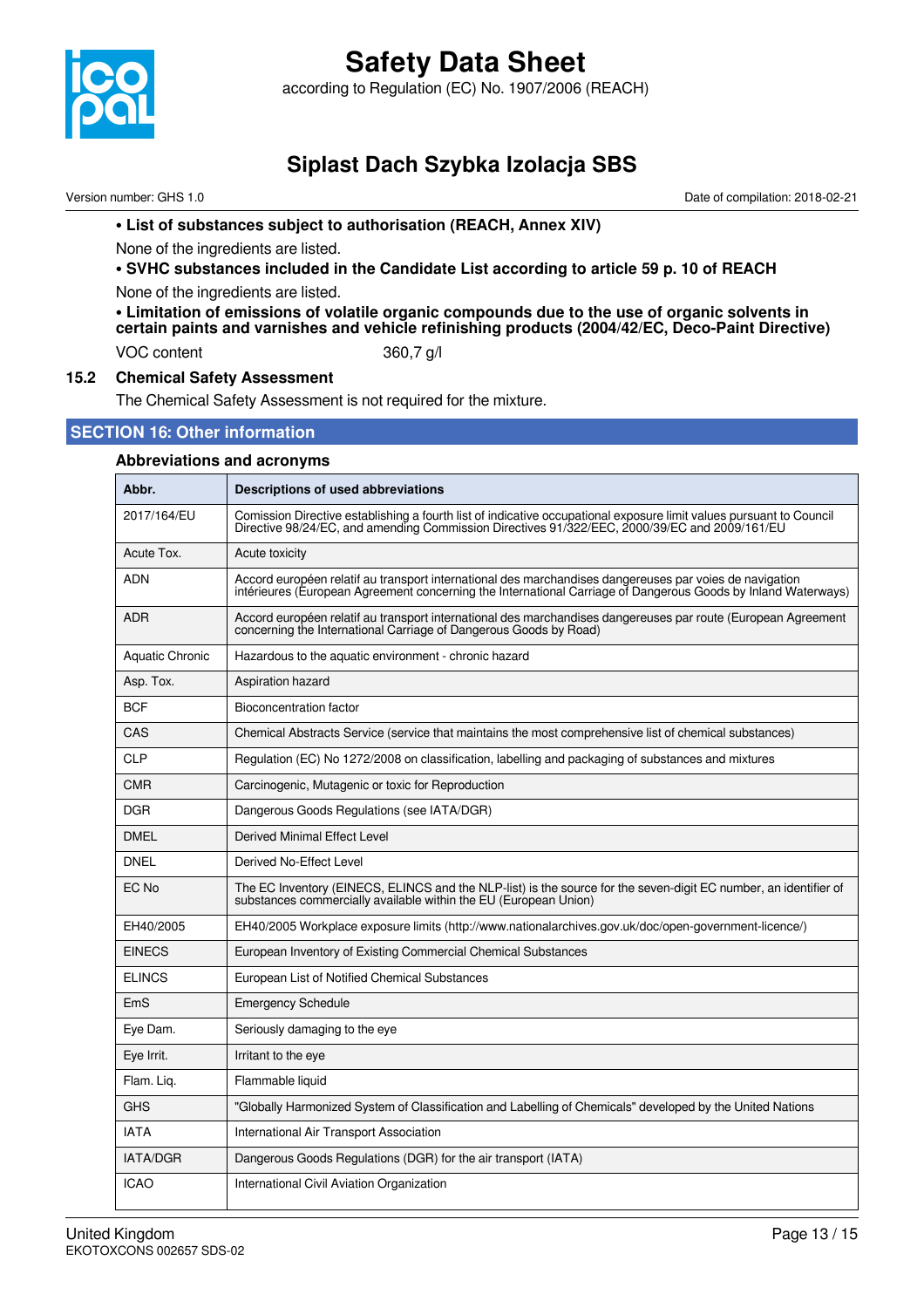

### **Safety Data Sheet** according to Regulation (EC) No. 1907/2006 (REACH)

## **Siplast Dach Szybka Izolacja SBS**

Version number: GHS 1.0 Date of compilation: 2018-02-21

| Abbr.          | Descriptions of used abbreviations                                                                                                                                           |
|----------------|------------------------------------------------------------------------------------------------------------------------------------------------------------------------------|
| <b>IMDG</b>    | International Maritime Dangerous Goods Code                                                                                                                                  |
| index No       | The Index number is the identification code given to the substance in Part 3 of Annex VI to Regulation (EC) No<br>1272/2008                                                  |
| <b>IOELV</b>   | Indicative occupational exposure limit value                                                                                                                                 |
| log KOW        | n-Octanol/water                                                                                                                                                              |
| <b>MARPOL</b>  | International Convention for the Prevention of Pollution from Ships (abbr. of "Marine Pollutant")                                                                            |
| <b>NLP</b>     | No-Longer Polymer                                                                                                                                                            |
| PBT            | Persistent, Bioaccumulative and Toxic                                                                                                                                        |
| PNEC           | <b>Predicted No-Effect Concentration</b>                                                                                                                                     |
| ppm            | Parts per million                                                                                                                                                            |
| <b>RCP</b>     | Reciprocal calculation procedure                                                                                                                                             |
| <b>REACH</b>   | Registration, Evaluation, Authorisation and Restriction of Chemicals                                                                                                         |
| <b>RID</b>     | Règlement concernant le transport International ferroviaire des marchandises Dangereuses (Regulations concern-<br>ing the International carriage of Dangerous goods by Rail) |
| Skin Corr.     | Corrosive to skin                                                                                                                                                            |
| Skin Irrit.    | Irritant to skin                                                                                                                                                             |
| <b>STEL</b>    | Short-term exposure limit                                                                                                                                                    |
| <b>STOT RE</b> | Specific target organ toxicity - repeated exposure                                                                                                                           |
| <b>STOT SE</b> | Specific target organ toxicity - single exposure                                                                                                                             |
| <b>TWA</b>     | Time-weighted average                                                                                                                                                        |
| <b>VOC</b>     | <b>Volatile Organic Compounds</b>                                                                                                                                            |
| vPvB           | Very Persistent and very Bioaccumulative                                                                                                                                     |
| WEL            | Workplace exposure limit                                                                                                                                                     |

#### **Key literature references and sources for data**

- Regulation (EC) No. 1907/2006 (REACH), amended by 2015/830/EU
- Regulation (EC) No. 1272/2008 (CLP, EU GHS)

#### **Classification procedure**

Physical and chemical properties: The classification is based on tested mixture.

Health hazards/environmental hazards: The method for classification of the mixture is based on ingredients of the mixture (additivity formula).

#### **List of relevant phrases (code and full text as stated in chapter 2 and 3)**

| Code             | <b>Text</b>                                   |
|------------------|-----------------------------------------------|
| H <sub>225</sub> | Highly flammable liquid and vapour.           |
| H <sub>226</sub> | Flammable liquid and vapour.                  |
| H304             | May be fatal if swallowed and enters airways. |
| H312             | Harmful in contact with skin.                 |
| H315             | Causes skin irritation.                       |